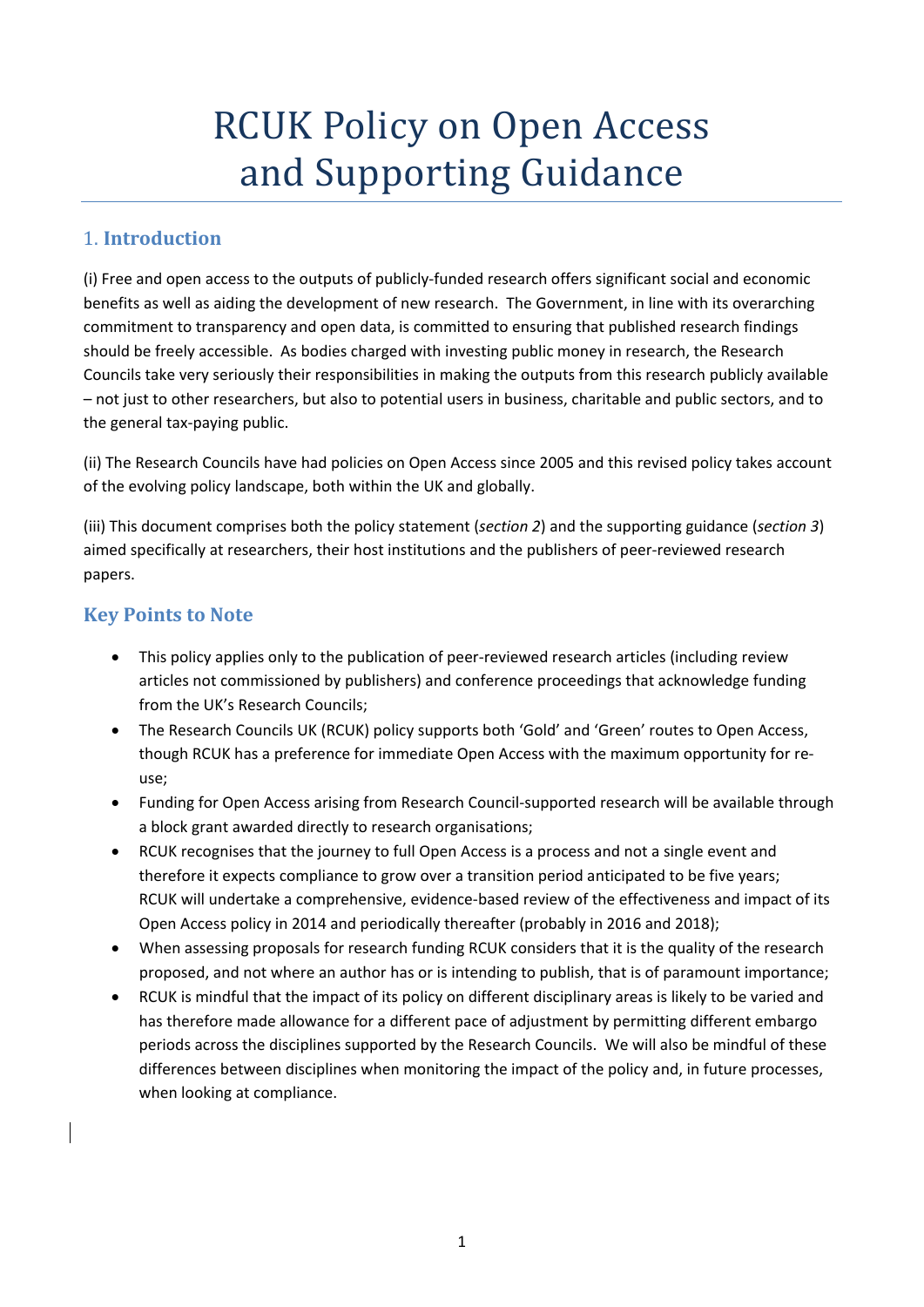# **2. RCUK Policy on Open Access**

#### **Aim of the Policy** The Research Councils work to ensure that the public investment in research secures the maximum economic and societal return. One of the ways of achieving this is through Open Access. The RCUK Policy on Open Access aims to achieve immediate, unrestricted, on‐line access to peer‐reviewed and published research papers, free of any access charge. Our vision is for all users to be able to read published research papers in an electronic format and to search for and re‐use (including download) the content of published research papers, both manually and using automated tools (such as those for text and data mining), provided that any such re-use is subject to full and proper attribution. **For definitions of Open Access see section 3.1 Scope** The policy applies to peer‐reviewed research articles (including review articles not commissioned by publishers), which acknowledge Research Council funding, that are submitted for publication from  $1<sup>st</sup>$  April 2013, and which are published in journals or conference proceedings. **For definitions of what is and is not covered under the policy see section 3.2 Expectations for Researchers** Researchers, as the generators of all of the research papers and responsible for much of their peer review, are expected to publish any peer-reviewed research papers which acknowledge Research Council funding in journals that are compliant with the RCUK policy on Open Access. All papers must include details of the funding that supported the research and, if applicable, a statement on how the underlying research materials – such as data, samples or models – can be accessed. **For further details on acknowledgment of funding sources and underlying research material see section 3.3 Compliance of Journals For further details on:**

 **APCs: section 3.5 Embargos: section 3.6 Licences: section 3.7 Repositories: section 3.8 Accepted Manuscripts: section 3.9 Transition period: section 3.10**

RCUK recognises a journal as being compliant with this policy if:

The journal provides, via its own website, immediate and unrestricted access to the final published version of the paper, which should be made available using the Creative Commons Attribution (CC BY) licence, and allows immediate deposit of the final published version in other repositories without restriction on re‐use. This may involve payment of an 'Article Processing Charge' (APC) to the publisher.

#### Or,

The journal consents to deposit of the final Accepted Manuscript in any repository, without restriction on non‐commercial re‐use and within a defined period. No APC will be payable to the publisher.

In this latter case, in STEM disciplines, RCUK will accept a delay of no more than six months between on‐line publication and the final Accepted Manuscript becoming Open Access. In the case of papers in the arts, humanities and social sciences (which will mainly be funded by the AHRC and the ESRC), the maximum embargo period will be twelve months. Where funding for APCs is unavailable to an author during the transition period, longer embargo periods will be allowable (*see section 3.6*).

RCUK recognises that copyright in the manuscript itself normally remains with the author, as reflected in the historical right and tradition of authors to publish online manuscript versions of their papers even before submission, and this will continue.

#### **Article Processing Charges**

| From 1st April 2013 the payment of APCs and other publication charges related to For further details on: |                      |
|----------------------------------------------------------------------------------------------------------|----------------------|
| Research Council-funded research are supported through RCUK OA block grants                              | APCs:                |
| provided to eligible research organisations. APCs and other publication charges                          | section 3.5          |
|                                                                                                          | <b>RCUK OA block</b> |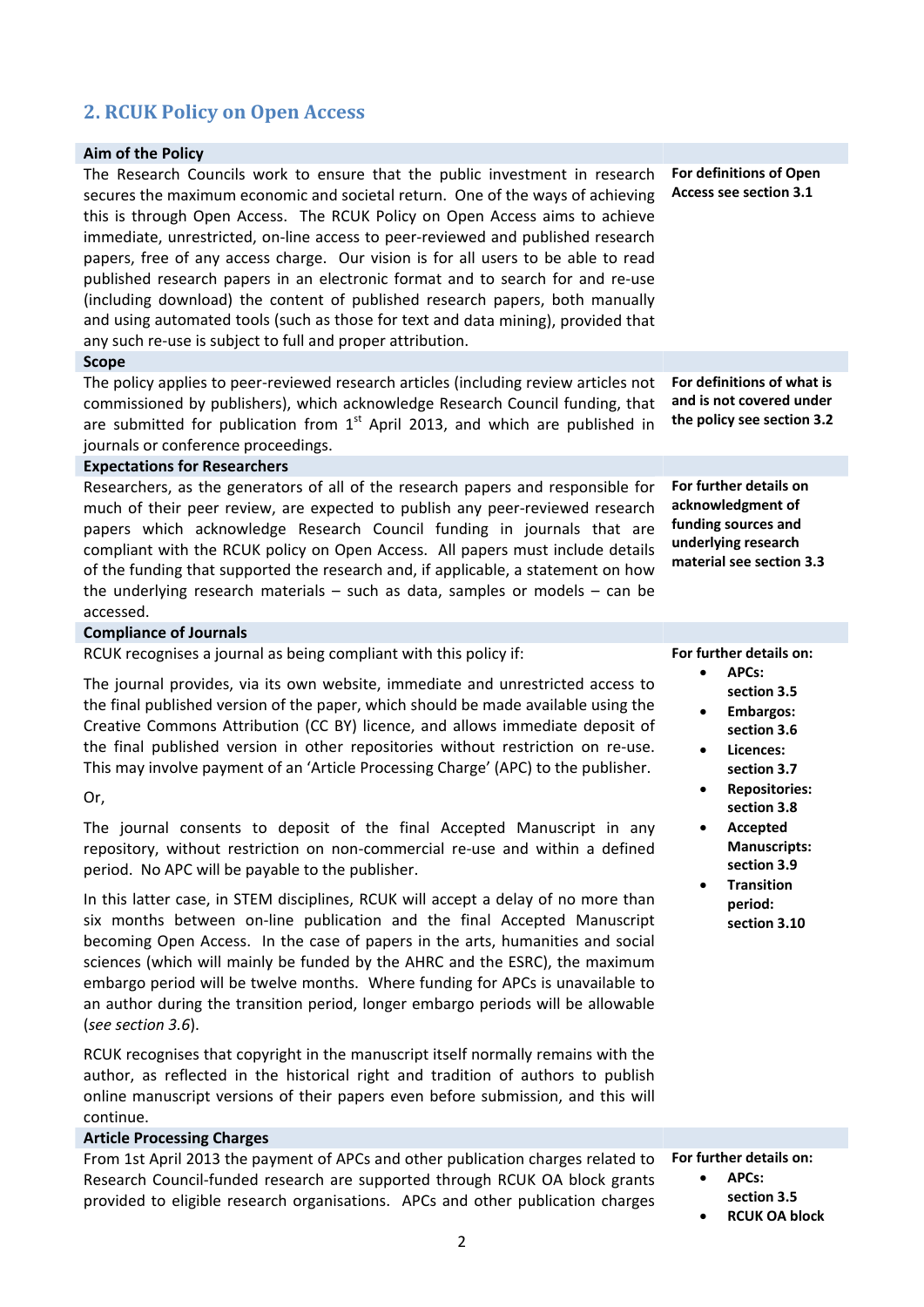| relating to peer-reviewed research papers can no longer be included within<br>research grant applications.                                                                                                                                                                                                                                                                                                                                                                                                                                                                                                                                                                                                                                                                     | grant:<br>section 3.4<br><b>Allowable costs</b><br>$\bullet$<br>within research<br>applications:<br>section 3.11                                                                                          |
|--------------------------------------------------------------------------------------------------------------------------------------------------------------------------------------------------------------------------------------------------------------------------------------------------------------------------------------------------------------------------------------------------------------------------------------------------------------------------------------------------------------------------------------------------------------------------------------------------------------------------------------------------------------------------------------------------------------------------------------------------------------------------------|-----------------------------------------------------------------------------------------------------------------------------------------------------------------------------------------------------------|
| <b>Expectations for Research Organisations</b>                                                                                                                                                                                                                                                                                                                                                                                                                                                                                                                                                                                                                                                                                                                                 |                                                                                                                                                                                                           |
| Eligible research organisations in receipt of RCUK OA block grants are expected to<br>establish institutional publication funds, and processes to manage and allocate<br>the funds available for OA charges and other publication costs. Institutions may<br>use the block grant in the manner they consider will best deliver the RCUK Policy<br>on Open Access in a transparent way that allocates funds fairly across the<br>disciplines and across researchers at different stages in their careers. RCUK<br>expects that the primary use of the block grant will be for payment of APCs. We<br>expect research organisations in receipt of an RCUK OA block grant to comply<br>with the monitoring arrangements that will be put in place by the RCUK for this<br>policy. | For further details of:<br><b>RCUK OA block</b><br>grant:<br>section 3.4<br>Institutional<br>$\bullet$<br>publication<br>funds:<br>section 3.12<br><b>Monitoring:</b><br>section 3.14                     |
| <b>Implementation and compliance</b>                                                                                                                                                                                                                                                                                                                                                                                                                                                                                                                                                                                                                                                                                                                                           |                                                                                                                                                                                                           |
| RCUK will allow some flexibility in implementation of its policy, including<br>regarding the length of embargo periods, during the transition period. An<br>evidence-based review of the implementation will take place in 2014 with<br>an independent chair and including membership drawn from various<br>quarters. Subsequent reviews will take place periodically as the transition<br>progresses (probably in 2016 and 2018).                                                                                                                                                                                                                                                                                                                                             | For further details of:<br>Embargo<br>periods:<br>section 3.6<br><b>Transition phase:</b><br>$\bullet$<br>section 3.10<br>2014 review:<br>$\bullet$<br>section 3.13<br><b>Monitoring:</b><br>section 3.14 |
|                                                                                                                                                                                                                                                                                                                                                                                                                                                                                                                                                                                                                                                                                                                                                                                |                                                                                                                                                                                                           |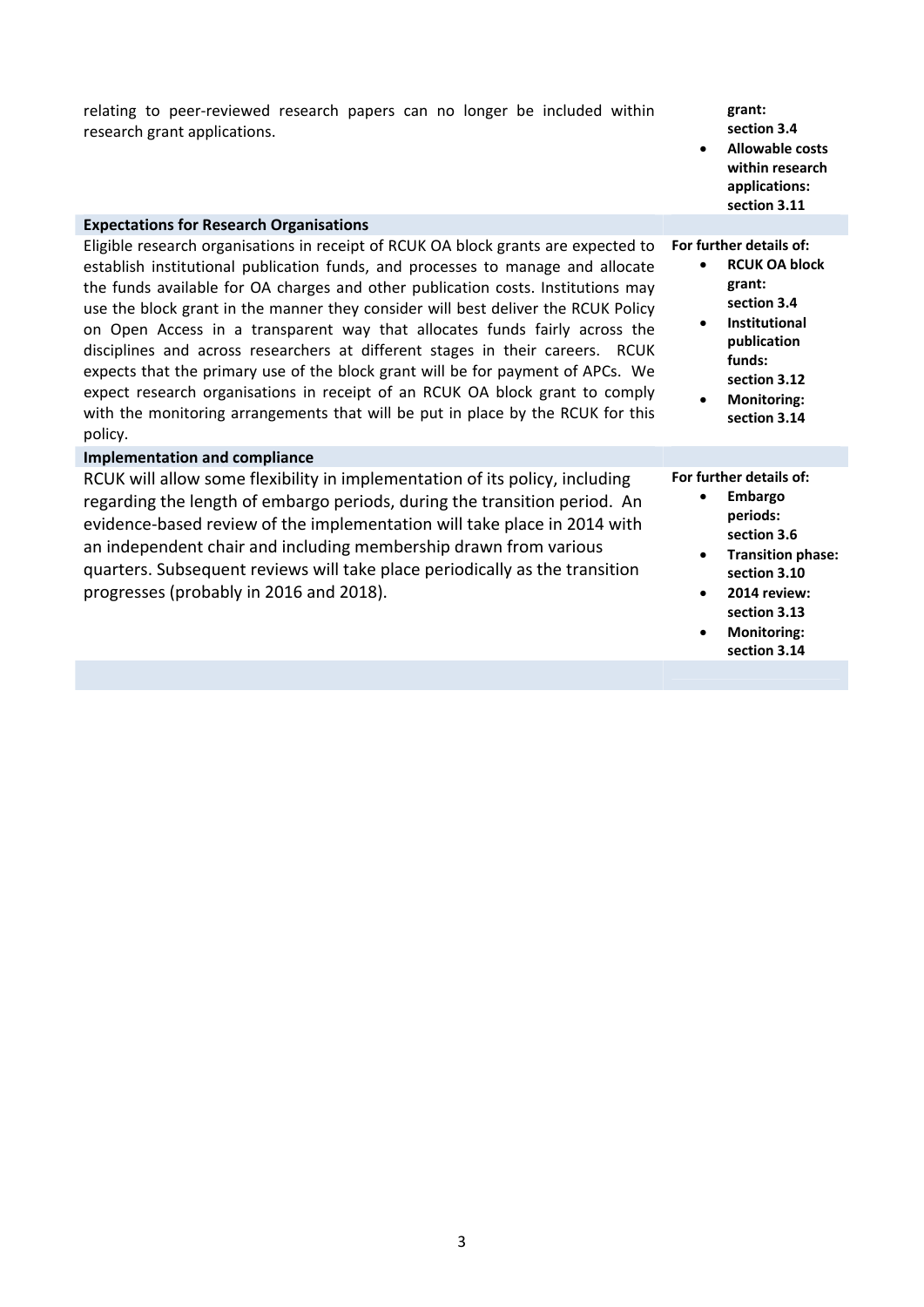# **3. Guidance for the RCUK Policy on Open Access**

## **3.1 Definitions of Open Access**

(i) RCUK defines Open Access as unrestricted, on‐line access to peer‐reviewed and published research papers. Specifically a user must be able to do the following free of any access charge:

- Read published papers in an electronic format;
- Search for and re-use the content of published papers both manually and using automated tools (such as those for text and data mining) provided that any such re‐use is subject to full and proper attribution and does not infringe any copyrights to third‐party material included in the paper.

(ii) RCUK considers that the 'content' of a paper includes, but is not limited to, the text, data, images and figures within a paper.

(iii) There are various models for achieving open access, some of which allow more immediate access. RCUK has a preference for immediate, unrestricted, on-line access to peer-reviewed and published research papers, free of any access charge and with maximum opportunities for re‐use. This is commonly referred to as the 'gold' route to Open Access. We are supporting this preference with block grants to eligible research organisations in order to fund the associated article processing charges (APCs). Although this is our preference, we allow a mixed approach to Open Access; and the decision on which model to follow remains at the discretion of the researchers and their research organisations.

# **3.2 What is covered by the policy?**

(i) This policy covers all peer‐reviewed research and review articles normally published in academic journals or conference proceedings, and which acknowledge Research Council funding. The policy does not cover monographs, books, critical editions, volumes and catalogues, or forms of non‐peer‐reviewed material. However, RCUK encourages authors of such material to consider making them Open Access where possible.

(ii) While RCUK recognises that many researchers derive value from sharing early versions of papers (for example, by using the arXiv pre‐print archive), RCUK will consider only versions 'as accepted for publication' when assessing compliance with its policy (see section 3.9).

# **3.3 Acknowledgement of funding sources and underlying research material**

(i) The policy requires funding information to be included within the acknowledgement section of a paper. Guidance on how to acknowledge funding information is provided by the Research Information Network<sup>1</sup>.

(ii) As part of supporting the drive for openness and transparency in research, and to ensure that researchers think about data access issues, the policy requires all research papers, if applicable, to include a statement on how underlying research materials, such as data, samples or models, can be accessed. However, the policy does not require that the data must be made open. If there are considered to be compelling reasons to protect access to the data, for example commercial confidentiality or legitimate sensitivities around data derived from potentially identifiable human participants, these should be included in the statement.

<sup>&</sup>lt;sup>1</sup> See http://rinarchive.jisc-collections.ac.uk/system/files/attachments/Acknowledgement-funders-guidance.pdf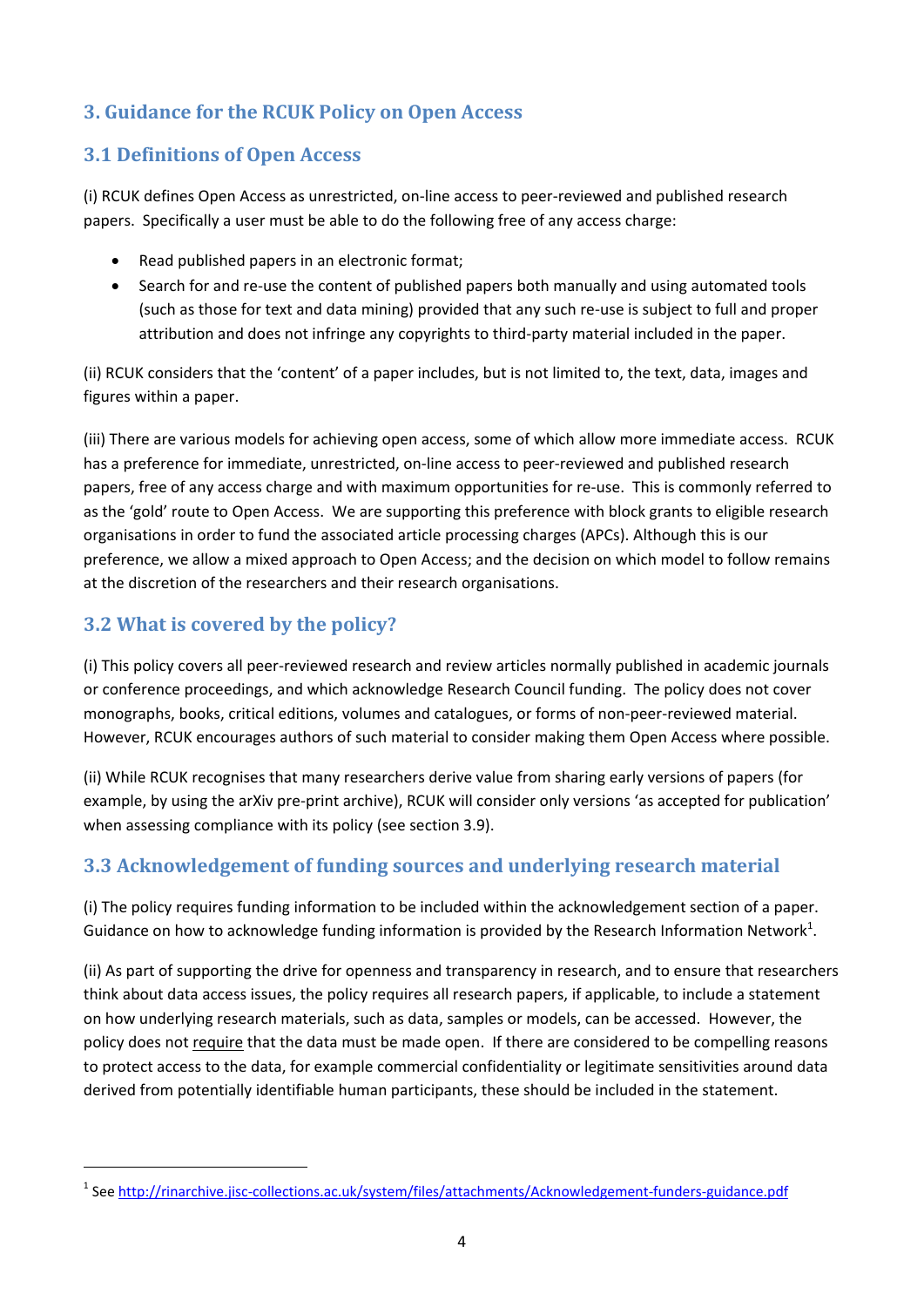# **3.4 RCUK OA Block Grant**

(i) Research Councils have in the past provided support for APCs through both direct and indirect costs as part of grant funding. From 1 April 2013 RCUK will contribute to the payment of APCs for articles arising from grant-funded research through block grants to research organisations in receipt of substantial RCUK funding. Research grant and fellowship applications with start dates on or after 1<sup>st</sup> April 2013 are no longer permitted to include provision for Open Access publication or other publication charges in respect of peer‐ reviewed journal and review articles and peer‐reviewed conference papers.

(ii) The RCUK OA block grant is intended principally to support the payment of APCs. However, Research Organisations may use the block grant in the manner they consider will best deliver the RCUK Policy on Open Access, as long as the primary purpose to support the payment of APCs is fulfilled. The payment of colour charges and page charges may also be taken from the block grant at the discretion of the managing research organisation which should keep in mind the overall purpose of the block grant which is to support the payment of APCs.

(iii) It is planned that the funding provided by Research Councils to support open access will be increased over the next five years until all published peer‐reviewed papers which derive from Research Council funding are open access (whether published via the 'gold' or 'green' routes). This increase in funding during transition reflects an estimate of the time that will be needed for researchers, institutions and publishers to make the transition to a fully Open Access model. It will also allow publication funding already provided through direct and indirect costs on current grants to be fully utilised.

(iv) The RCUK policy also applies to research papers produced by the Research Councils' own institutes. Additional funding arrangements will be established to support papers arising from research that they undertake. The same, or more demanding, Open Access targets and compliance expectations will apply to Research Council institutes.

(v) Further detail on how the block grant is allocated and the level of funding can be found in RCUK's announcement, made in November 2012<sup>2</sup>.

# **3.5 Article Processing Charges**

(i) Where the RCUK OA block grant is used to pay Article Processing Charges for a paper, the paper must be made Open Access immediately at the time of on-line publication, using the Creative Commons Attribution (CC BY) licence.

(ii) RCUK does not specify an upper or lower limit on the level of APCs to be paid out of the block grant. The block grant is based on estimates of the numbers of papers produced and on the average APC cited in the Finch Report. RCUK expects that institutions and bodies such as JISC Collections, Research Libraries UK and the Society of College, National and University Libraries (SCONUL) will work together to negotiate appropriate APCs with publishers. In this context, it is important to recognise that the Research Councils fund only part of the total research effort in the UK, and that the RCUK block grant is not to be considered the only public funding that research organisations may use to support Open Access: it is legitimate to use funding received through, for example, Funding Council QR allocations to pay APCs.

(iii) A number of research organisations that receive Research Council funding are not in receipt of an RCUK OA block grant. If evidence can be provided that this is causing significant problems, we will consider this as

<sup>2</sup> See www.rcuk.ac.uk/media/news/2012news/Pages/121108.aspx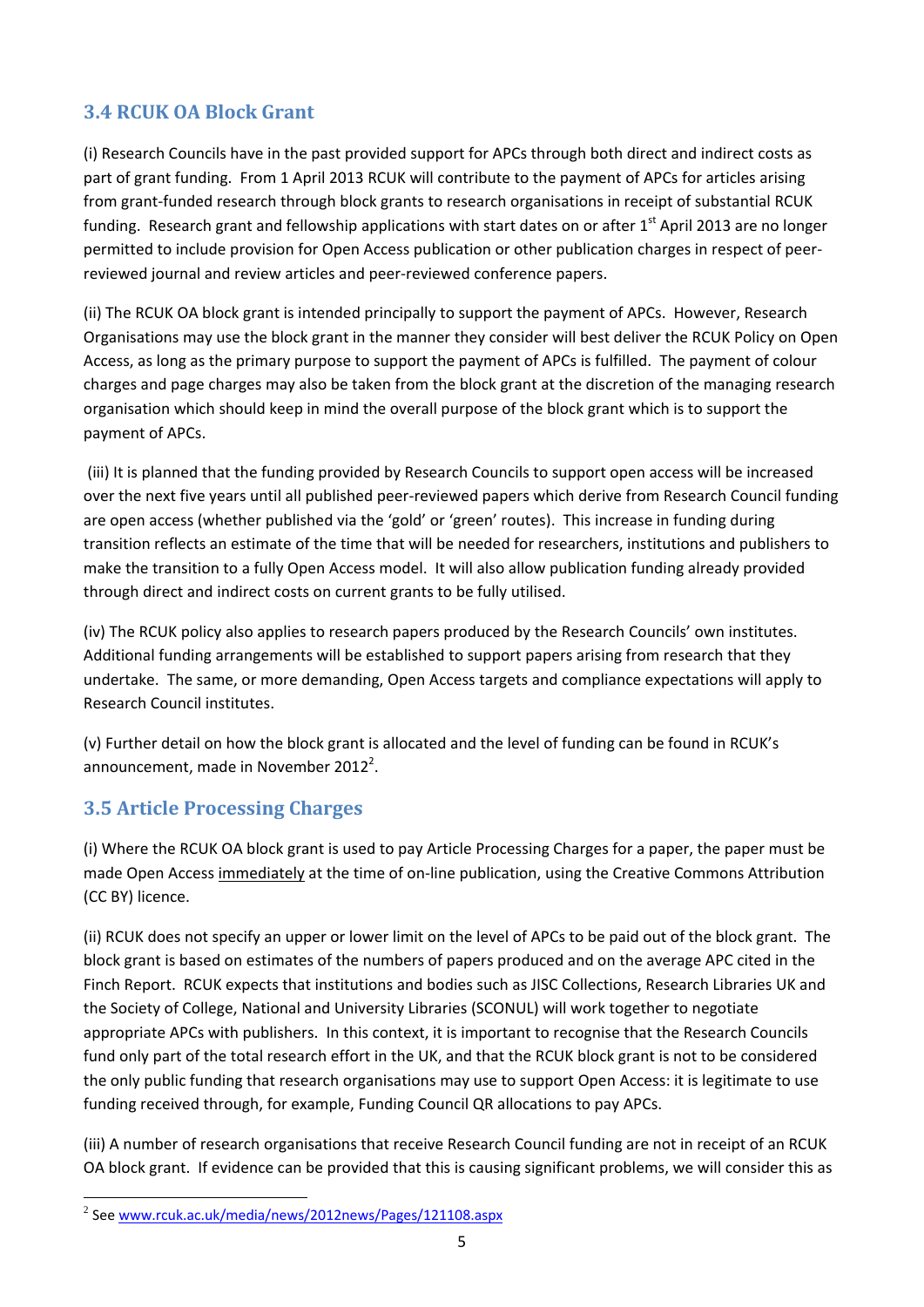part of the 2014 review. If a research organisation has no public funding available to pay APCs, then its researchers will be able to publish under the green model with longer embargo periods (see section 3.6 below).

# **3.6 Embargo periods**

(i) Ideally, a research paper should become Open Access as soon as it is published on‐line. However, RCUK recognises that, in the green model of open access, embargo periods are currently used by some journals with business models that depend on generating revenue through journal subscriptions. Therefore, where a journal does not offer an immediate Open Access option, RCUK will accept a delay between on‐line publication and a paper becoming Open Access of no more than six months, in STEM disciplines.

(ii) Because six‐month embargo periods can be particularly difficult in the arts, humanities and social sciences (which are mainly funded by the AHRC and the ESRC), RCUK will accept a delay of up to twelve months for such articles. RCUK wishes to work towards enabling a maximum embargo period of six months for all research papers, but recognises that the pace of change may vary by discipline. We will therefore ensure that the variable pace of change across disciplines, if any, is a key consideration in the forthcoming reviews on the basis of the evidence presented to them.

(iii) The choice of route to Open Access remains with the researchers and their research organisations and, where funding for APCs is unavailable during the transition period, longer embargo periods will be allowable. In such a case we would expect the paper to be published in a journal with maximum embargos of 12 months, for STEM disciplines, or 24 months in the arts, humanities and social sciences (which will mainly be funded by the AHRC and the ESRC). This is consistent with the Government's response to the Finch report<sup>3</sup>.

(iv) Research papers in biomedicine should be published immediately, or with an embargo period of no longer than six months, as has been the MRC's mandated policy since 2006.

(v) This flexibility for embargo periods during the transition is reflected in the following decision tree for publicly funded research, created by the Publishers' Association<sup>4</sup>. When using the decision tree it should be noted that although our preference is for immediate, unrestricted open access ('Gold'), we allow a mixed approach to Open Access, and the decision on which route to follow – gold or green – remains at the discretion of the researchers and their research organisations

<sup>&</sup>lt;sup>3</sup> Accessibility, sustainability, excellence: how to expand access to research publications. Report of the Working Group on Expanding Access to Published Research Findings, June 2012 (see http://www.researchinfonet.org/wp‐ content/uploads/2012/06/Finch‐Group‐report‐FINAL‐VERSION.pdf).

<sup>&</sup>lt;sup>4</sup> From http://www.publishers.org.uk/index.php?option=com\_docman&task=doc\_download&gid=780&Itemid=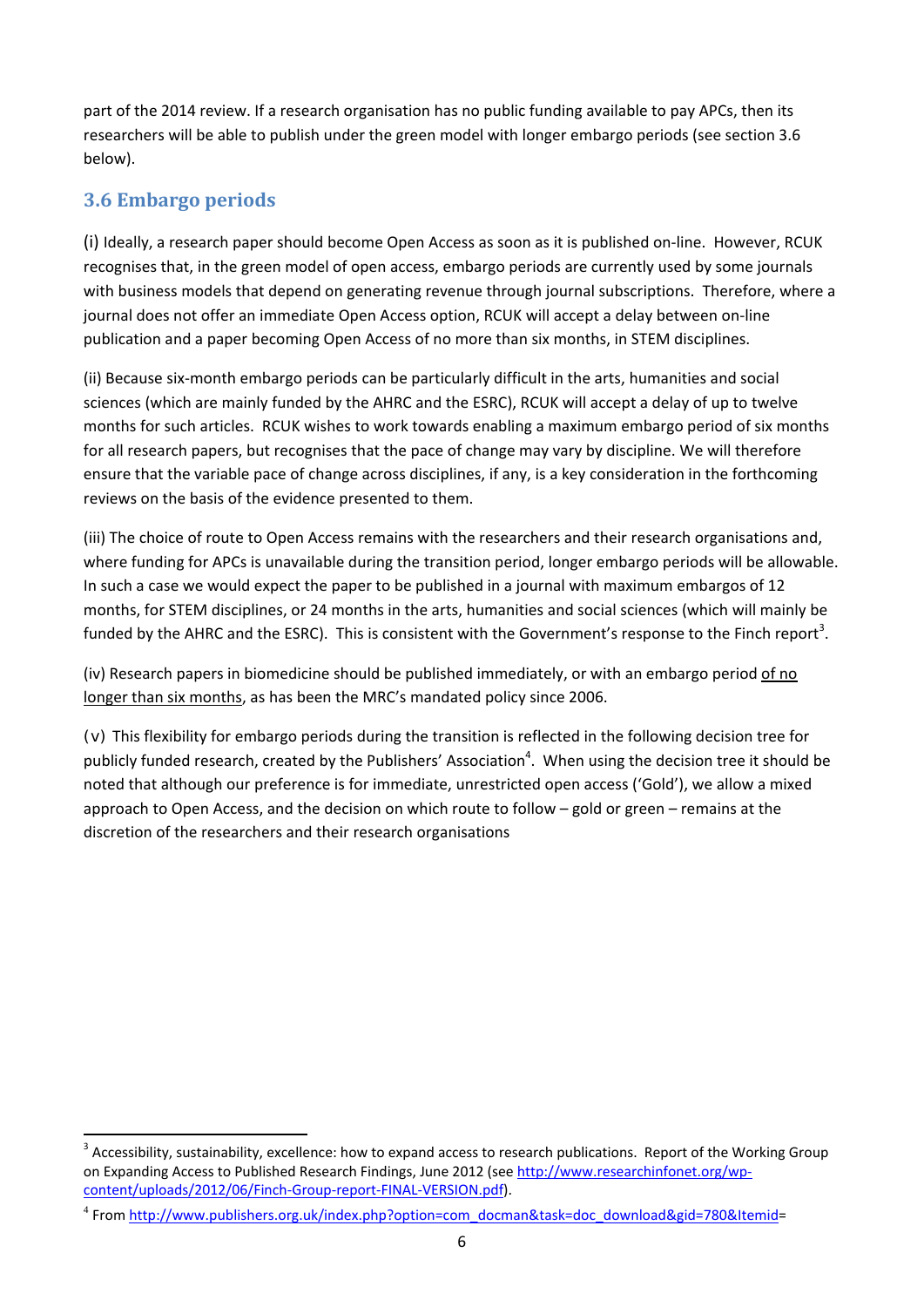

# **3.7 Licences**

(i) Where Research Council funds are used to pay the APC for an Open Access paper, we require that the publisher makes the paper freely available under a Creative Commons Attribution (CC BY) licence<sup>5</sup>. This is the standard licence used by open access journals, and supports the maximum dissemination and re‐use of published papers, whilst protecting the moral rights of authors. It allows others to distribute, remix, manipulate, and build upon a paper, including commercially, as long as they credit the authors for the original paper and do not infringe any copyrights to third‐party material included in the paper. The use of CC BY where an APC is paid is also the policy of the Wellcome Trust.

(ii) The CC BY licence opens up possibilities for new areas of research by the re‐use of papers, and the content of papers through text and data mining, and for new ways of disseminating research by being able to re-present papers in innovative and potentially value-adding ways. Crucially, the CC BY licence removes any doubt or ambiguity as to what may be done with papers, and allows re-use without having to go back to the publisher to check conditions or ask for specific permissions.

(iii) Concerns have been raised with RCUK of potential issues regarding use of the CC BY licence. These include:

- Loss of commercial revenue to publishers through sale of reprints especially significant for some biomedical journals;
- Unwillingness of third-parties to allow their material to be reproduced in research papers that are licensed using CC BY;
- More easily enabling misattribution, misquoting, misrepresentation, plagiarism, or otherwise referencing material out of context, which may be damaging to the interests of authors.

(iv) CC BY is currently used by many journals, predominantly within the STEM sector, and along with the Creative Commons organisation, they report no significant problems with the use of the CC BY licence.

 <sup>5</sup> See http://creativecommons.org/licenses/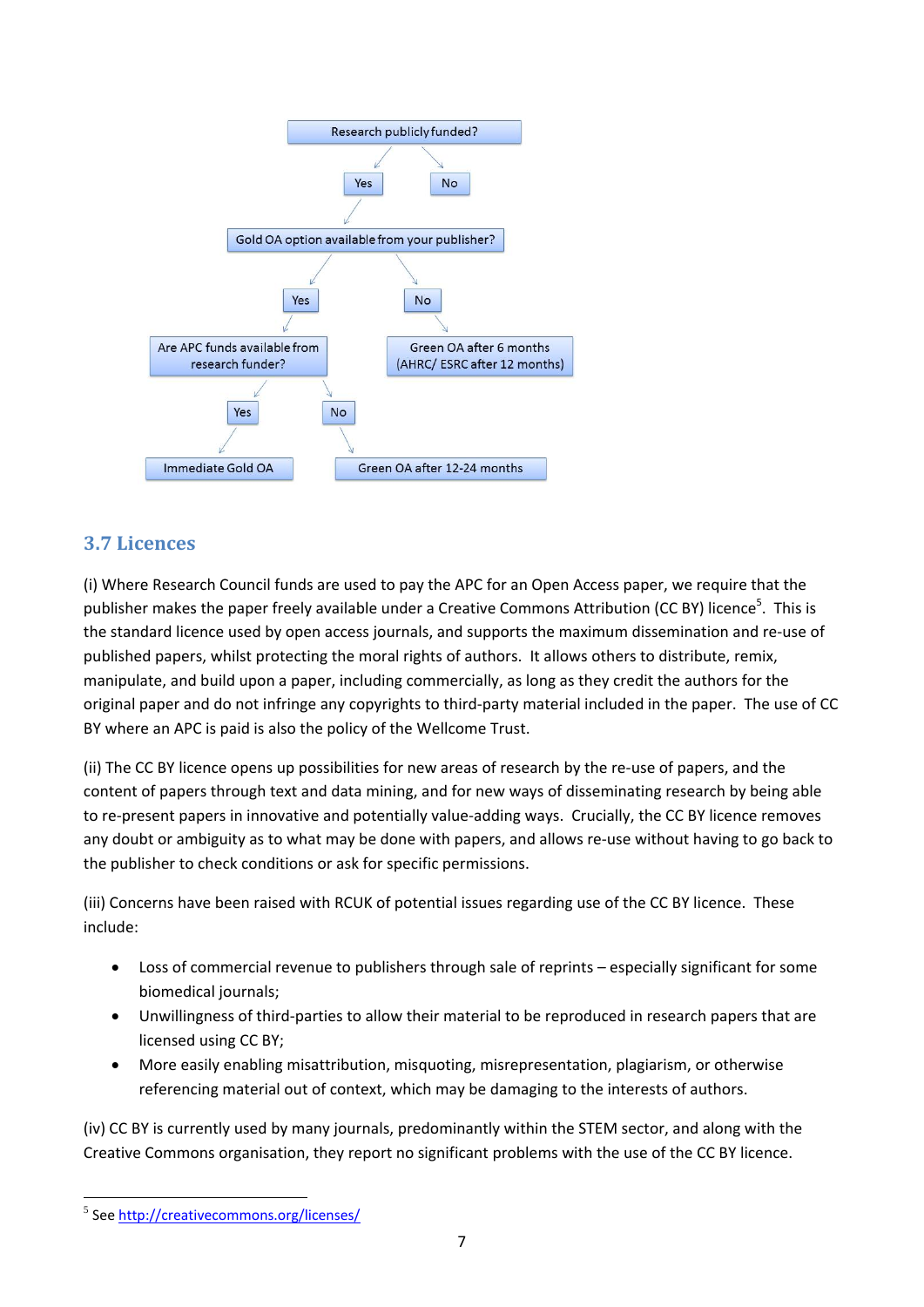However this is a developing area and RCUK will ensure that the 2014 review, and subsequent reviews, include an assessment of the impact of the use of CC.BY especially within the Arts, Humanities and Social Science disciplines. This will be monitored through active engagement with the various academic communities and their publishers.

(v) RCUK will work with JISC and the UK Open Access Implementation Group to produce guidance (expected by the end of 2013) on the use of CC BY licences, including how to identify effectively third‐party material included within a paper licensed under CC BY.

(vi) Where Open Access is achieved through deposit of the final Accepted Manuscript in a repository (the 'Green' route) in order to maximise the opportunities for access to and re‐use of repository content, the Research Councils would like research papers to be made available using the most liberal and enabling licences, ideally CC BY. However, the RCUK policy requires only that the manuscript is made available without restriction on non-commercial re-use. The policy does not specify a particular licence, and the requirement can be met by use of the Creative Commons Attribution-non-commercial licence (CC BY NC). Publisher-specific licences<sup>6</sup> are acceptable providing they support the aims of the policy, and allow re-use including non‐commercial text and data mining.

## **3.8 Repositories**

(i) The choice of repository is normally at the discretion of the author and their research organisation. However, some Research Councils have a requirement that papers must be deposited in specific repositories. This is detailed in the terms and conditions of grants from individual Research Councils.

(ii) Institutional and subject repositories should include open access and funder metadata in a format that allows consistent aggregation and searching. RCUK is cooperating with the JISC Repository Interoperability (RIOxx) and Vocabularies For Open Access (V4OA) projects to develop a UK repository metadata standard, and expects this to be available for adoption by UK repositories from July 2013 onwards.

# **3.9 Accepted Manuscripts**

(i) The Accepted Manuscript is the version of a journal article submitted by an author that has been accepted for publication in a journal, and that has been through a peer-review process. Peer-review is a crucial part of the quality assurance process for research, and RCUK wants to ensure that all users have access to research papers that have been peer-reviewed.

(ii) While RCUK recognises that many researchers derive value from sharing early versions of papers (for example, by using the arXiv pre‐print archive), RCUK will consider only versions 'as accepted for publication' when assessing compliance with its policy.

(iii) The Accepted Manuscript is also known as the *Author's Manuscript*, the *Author's Accepted Manuscript* or as the *Postprint*. It is also worth noting that it is normal for authors to retain copyright of their Accepted Manuscript, and we expect this to continue.

#### **3.10 The Transition Period**

(i) We anticipate that the transition to full implementation of this policy may be around five years in duration but that this will depend on how the Open Access landscape evolves. During the transition we expect

<sup>&</sup>lt;sup>6</sup> For example that for the Nature Publishing Group - http://www.nature.com/authors/policies/license.html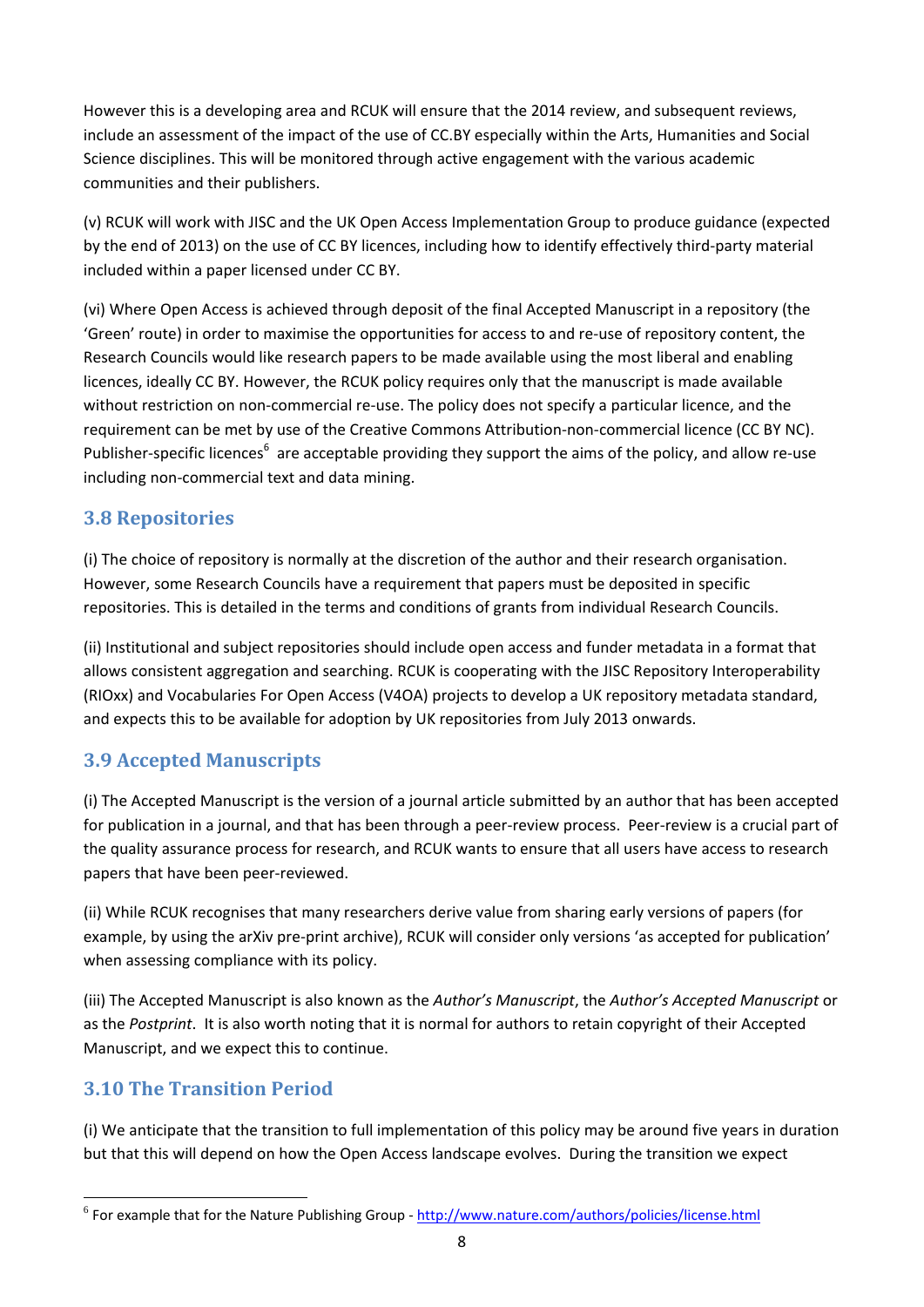researchers and their institutions to follow the spirit of the policy and strive to achieve full compliance. As the available funding for Open Access increases during the transition, so will our expectations of the extent of compliance. At the end of the transition period we expect researchers and institutions to be fully compliant with the policy, and for 100% of research papers arising from the research we fund to be published in journals that are compliant with our policy on Open Access.

(ii) In year one research organisations are expected to ensure that a minimum of 45% of their research papers are published Open Access, via either route. This rises to 53% in the second year. The choice of route to Open Access, as long as it complies with the RCUK policy, remains with the author and their research organisation.

(iii) Our aim is that, by the end of the five year transition period, 75% of Open Access papers from the research we fund will be delivered through immediate, unrestricted, on‐line access with maximum opportunities for re‐use ('gold').

# **3.11 Allowable costs within Research Applications**

(i) From now on research grants and fellowships, with start dates on or after  $1<sup>st</sup>$  April 2013, will not include provision for Open Access publication or other publication charges in respect of peer‐reviewed research papers. This does not affect grants already awarded. Any funds specified for APCs within already awarded grants should be used before using the RCUK OA Block Grant.

(ii) It remains permissible for grant proposals to request publication costs associated with the production of other types of research outputs that are not covered currently by the RCUK OA policy. Publication costs for outputs such as monographs, books, critical editions, volumes and catalogues may be requested but, as with any cost, they will still need to be fully justified within the application.

(iii) Where an existing grant has been awarded with provision for APCs as part of the direct costs, research organisations should manage and report against these charges using the same mechanisms used to report on the use of the OA block grant (see section 3.14).

# **3.12 Institutional Publication Funds**

(i) As recommended by the Finch report, research organisations should establish Institutional Publication Funds to meet the costs of APCs for Open Access publishing, and the processes and procedures to allocate the funding they contain. The RCUK OA block grant should be managed within the context of the institutional fund, as should funding received from other sources to support payment of APCs.

# **3.13 Reviews of the policy and implementation**

(i) RCUK recognises that implementation of its policy on Open Access will require a major change in the way researchers, institutions and publishers manage the process of publishing and disseminating the results of the research that the Research Councils fund. RCUK is also asking that this cultural shift takes place over a relatively short period of around five years. For these reasons, RCUK sees the transition to Open Access as a journey and not as a single event.

(ii) The amount of funding provided by RCUK to support Open Access in years 1 and 2 is based on an estimate of the likely costs. RCUK will monitor how institutions use this money, and would like institutions to work with us to provide the evidence necessary to inform the review which will take place in 2014. Only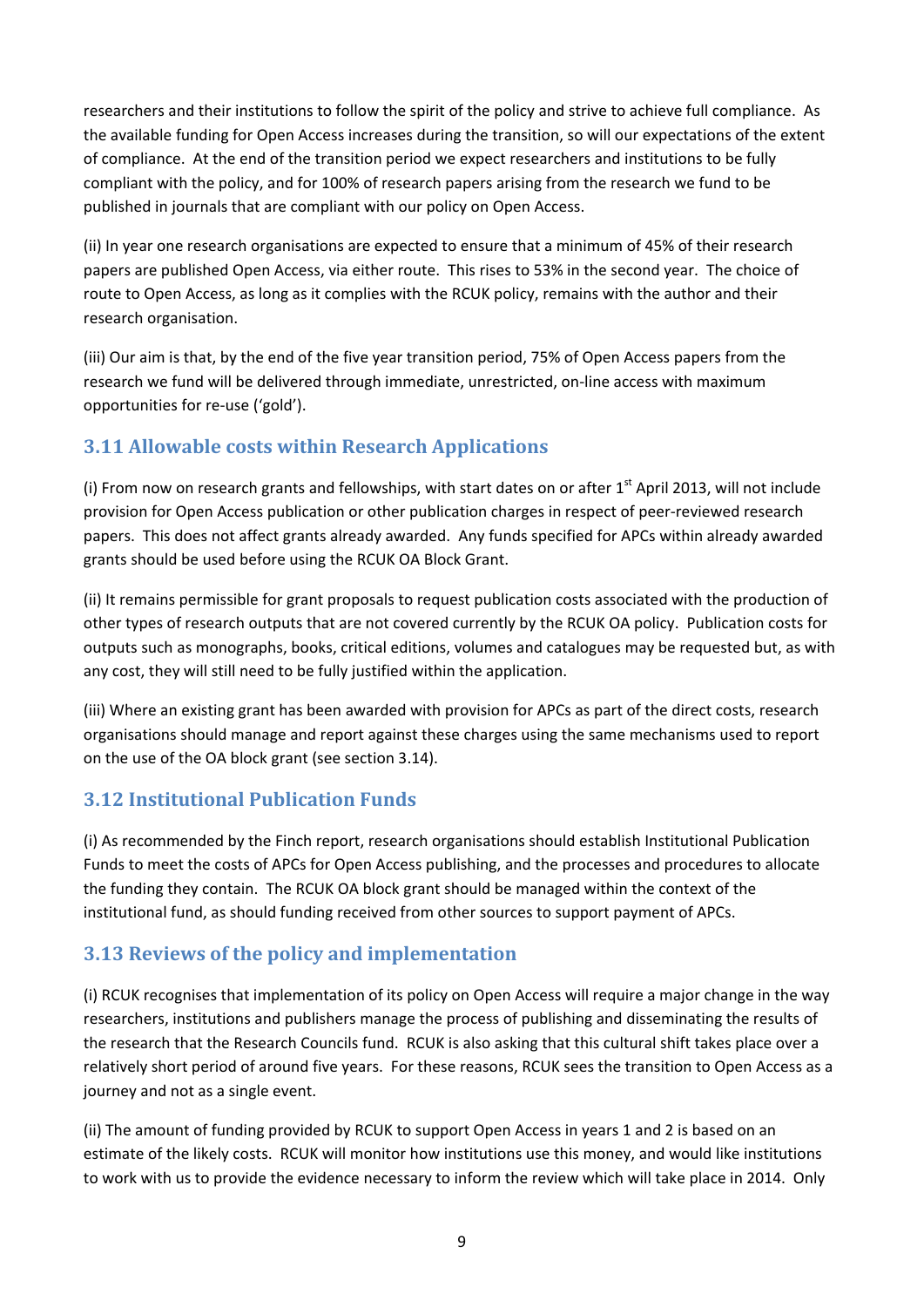with evidence can RCUK properly understand how its Open Access policy is working and, for example, set the block grants at a level appropriate to achieve the compliance we require.

(iii) Our review will be thorough. Issues that we intend to examine include:

- The international Open Access landscape:
- The impact of the policy and its implementation on:
	- o different disciplines
		- o peer review
		- o collaboration between researchers both within the UK and internationally;
- The best mechanisms for monitoring and ensuring compliance with the policy;
- The level of RCUK OA block grant awarded to eligible research organisations;
- The impact of different licences, especially CC BY, on different disciplines;
- The duration of embargos for different disciplines and the extent of transition period dispensations;
- The overall costs of the publication of research keeping in mind that publishers' subscription charges will continue to be paid in many cases;
- The costs to institutions of managing the RCUK OA block grant system;
- The balance of routes to Open Access preferred by researchers and their research organisation;
- Any adverse consequences (for example on the sustainability of Learned Societies).

(iv) We acknowledge that for some of these areas there will be limited evidence available in time for the 2014 review. Therefore, it is planned that there will be subsequent reviews, probably in 2016 and 2018 where further evidence can be considered.

(v) The reviews will be evidence‐based. We are keen to ensure that there is continued engagement with researchers, research organisations, learned societies and publishers both during the implementation period and beyond. The 2014 review will have an independent chair and include independent membership. The format for subsequent reviews will be determined following the review in 2014.

(vi) The outcomes of the reviews will be used to inform any necessary policy changes and to model future funding requirements for the policy.

# **3.14 Collection of evidence for the 2014 review**

(i) As part of collecting evidence for the 2014 review RCUK will wish to:

(a) measure the impact of Open Access across the landscape including use of both immediate publishing ('Gold') and the use of repositories ('Green'), and

(b) seek to re‐test the planning assumptions used to set the initial volume of funding allocated to support Open Access, and the distribution of OA block grants to research organisations.

(ii) To do this RCUK wants to understand how the OA block grants are being used, specifically the numbers of research papers which are being made open access through payment of an APC and the actual APCs being paid. RCUK will also be looking for evidence that APC funding is being used equitably across disciplines. Building an understanding of how many papers are being made available in Open Access formats through deposit in repositories, without payment of APCs, will also be essential.

(iii) To allow RCUK to do this, we will need information about research papers that have been made Open Access via both models, and how the RCUK OA block grants have been spent. RCUK will make the data it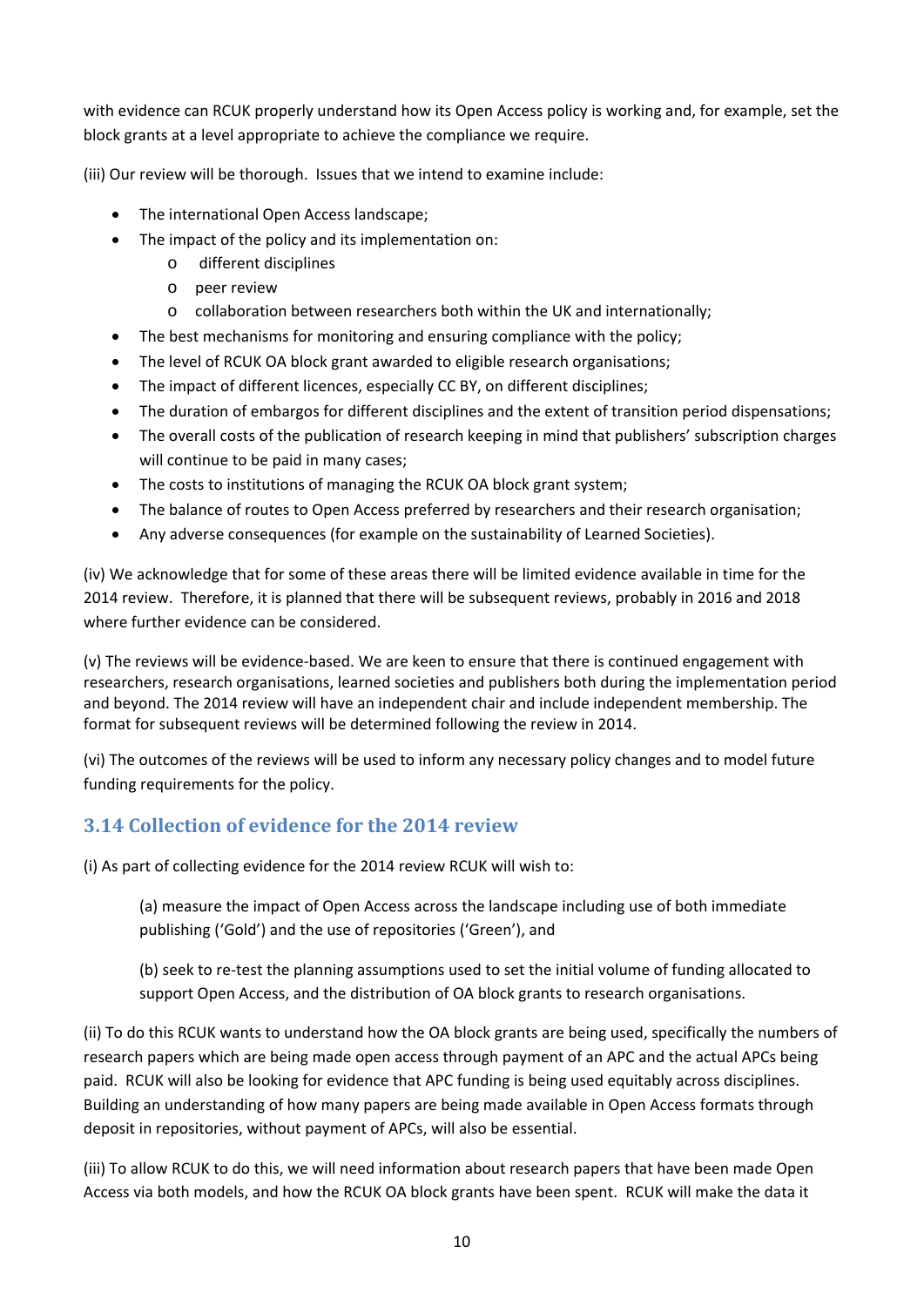collects publicly available in order to ensure maximum transparency on implementation of its policy and on the payments made to publishers for APCs and other publication costs.

(iv) RCUK recognises that any reporting requirement must not impose an undue administrative burden on research organisations, and should therefore be restricted to the minimum information required. In the longer-term, we envisage ROS and Researchfish or any successor reporting systems will provide the most appropriate means to gather this information. We will work with research organisations and publishers to ensure we are using available data sources, and hence collecting from research organisations only data essential for the review, and which we cannot source elsewhere.

(v) RCUK will work with Research Organisations to refine and agree the minimum achievable level of reporting, and the mechanisms to gather the necessary data. This will form part of the 'HEI Best Practice Project' that RCUK is supporting the Research Information Network to undertake.

(vi) For each publication, we think we will need to know the digital object identifier (DOI), and indications of whether the article is accessible via gold, green or another route, whether it acknowledges Research Councils funding and includes a statement on access to underlying research materials For articles which are not made immediately open access with a CC**‐**BY licence on the publisher's website, we will need a URL, as well as a statement of the length of the embargo period and the licence conditions. This information will be available from the ROS/Researchfish and Sherpa/FACT systems, supplemented by details harvested from the acknowledgement sections of papers. In summary at article level we propose collecting information as set out below:

| <b>Information: All articles</b>                  | <b>Source</b>                                  |
|---------------------------------------------------|------------------------------------------------|
| DOI                                               | ROS / Researchfish                             |
| Gold*/Green/Other/not known                       | ROS / Researchfish                             |
| Whether CC.BY applies                             | Sherpa/FACT service (based on Journal-level    |
|                                                   | data)                                          |
| Whether article carries Funder                    | Random dipstick checking by RCs (incl. through |
| Acknowledgement                                   | use of available bibliometric data e.g. Web of |
|                                                   | Science data)                                  |
| Article carries statement on access to underlying | Random dipstick checking by RCs (incl. through |
| research materials                                | use of available bibliometric data e.g. Web of |
|                                                   | Science data)                                  |
| Information: All articles not made immediately    | <b>Source</b>                                  |
| OA with CC-BY on publisher's website              |                                                |
| URL                                               | ROS / Researchfish                             |
| Embargo period-                                   | Sherpa/FACT service (based on Journal-level    |
|                                                   | data)                                          |
|                                                   |                                                |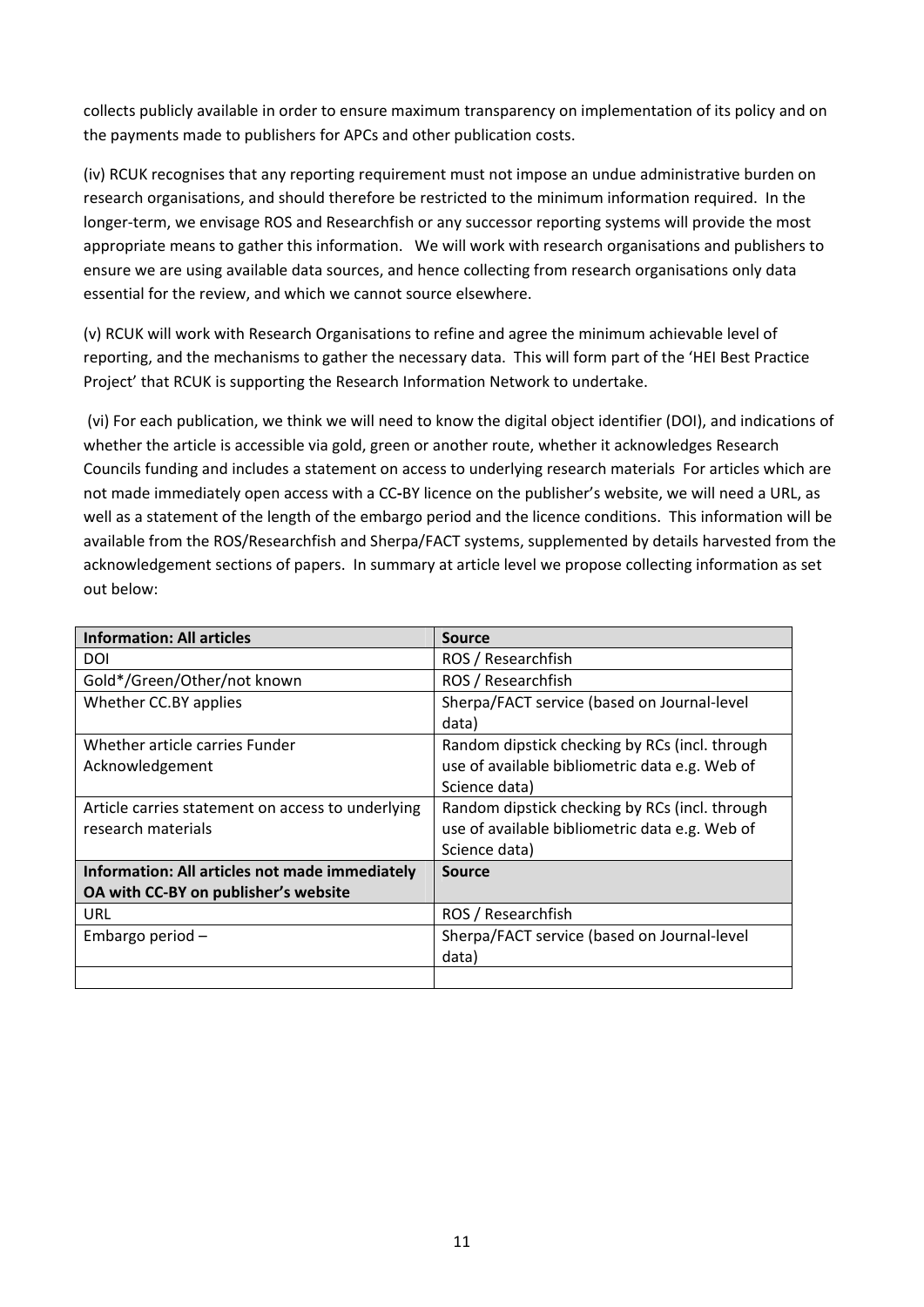\* Defined as made immediately OA with CC BY on publisher's website

(vii) To review how the block grant is being used (including for accountability purposes), RCUK will require the Research Organisation to submit a short financial report setting out expenditure by named publishers, together with brief description of other uses made of the grant to work towards full open access for publications covered by this policy. The proposed template can be found in Annex A.

Research Councils UK 8th April 2013